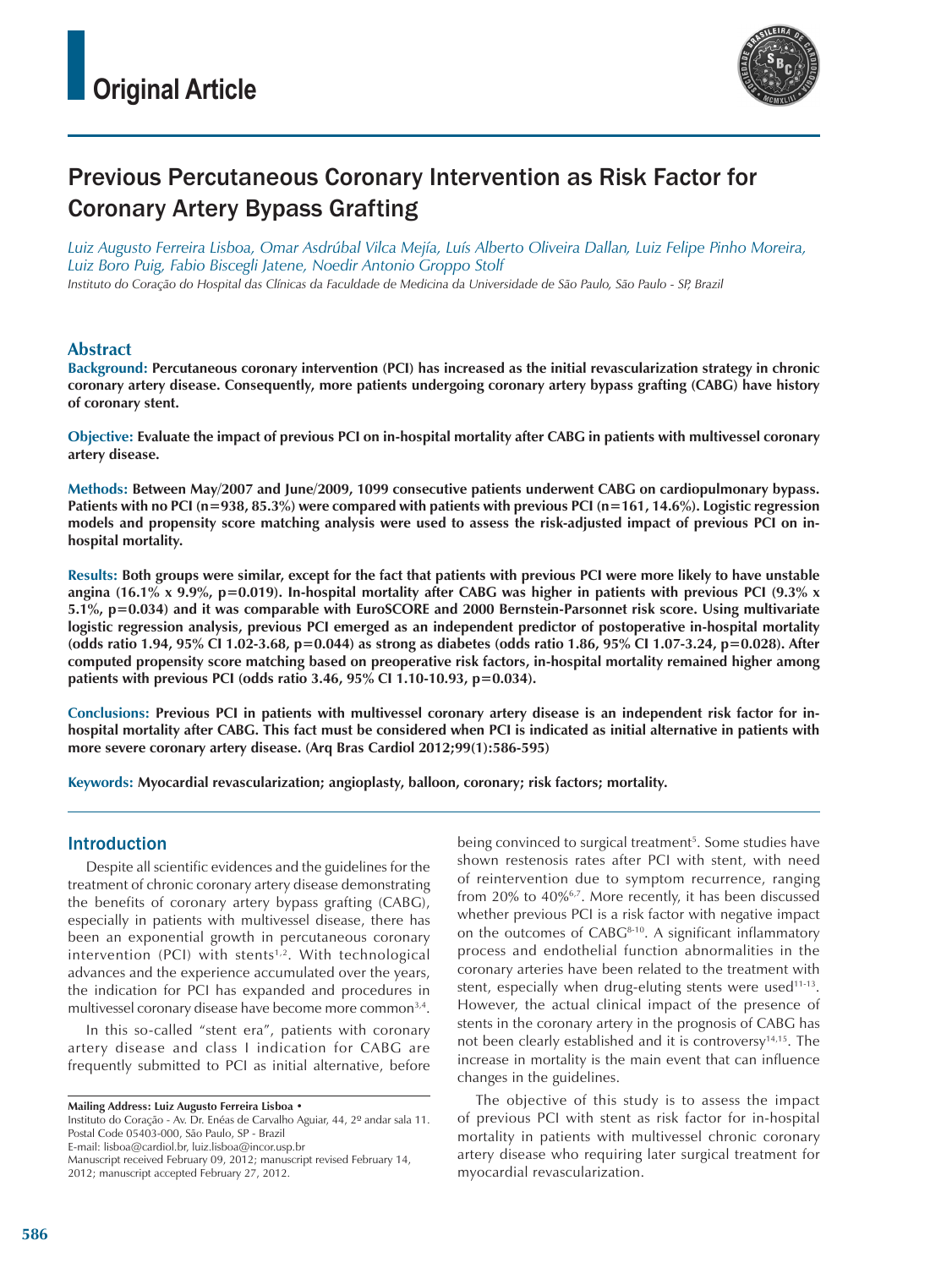#### Patients and methods

A prospective observational design was used. All patients who underwent first-time isolated CABG surgery on cardiopulmonary bypass between May 2007 and July 2009 were included in this study. The study group consisted of 1,099 consecutive patients of mean age 63.6  $\pm$  12.6 years who underwent elective, urgent or emergency CABG surgery. All patients had multivessel atherosclerotic coronary disease. Patients with combined cardiac surgery were excluded. CABG without cardiopulmonary bypass and reoperations were excluded to minimize surgical technique interferences. Patients underwent previous PCI in the same hospitalization as the surgery, were also excluded. All patients were operated at Heart Institute University of Sao Paulo Medical School, a tertiary referral national center and data were prospectively collected, creating a database.

Patient characteristics and preoperative risk factors were analyzed, following the additive European System for Cardiac Operative Risk Evaluation (EuroSCORE) and 2000 Bernstein-Parsonnet logistic risk model<sup>16,17</sup>. The correlation of predicted and observed mortality was compared with these two models, for better evaluation. The outcome was in-hospital surgical mortality, defined as death occurring in the time interval between surgery and hospital discharge.

This study was approved by the Scientific and Ethics Committee of Heart Institute, University of São Paulo Medical School.

#### Surgical procedure

CABG was performed with cardiopulmonary bypass, using the classic technique by median sternotomy in all patients. Five hundred UI/Kg of heparin was used to obtain an activated coagulation time greater than 400 seconds. Myocardial protection was achieved with intermittent hyperkalemic antegrade warm blood cardioplegia or with intermittent aortic clamping. Protamine was used for heparin reversal at a ratio of 1:1. At the end of surgery, patients were transferred to the intensive care unit and managed according to the unit protocol.

Patients receiving dual anti-platelet therapy with acetylsalicylic acid and clopidogrel prior surgery were treated as follows: acetylsalicylic acid was discontinued on surgery day and was reintroduced the day following surgery, clopidogrel was discontinued at least 2 to 5 days prior surgery and, if required, it was reintroduced within at least 2 days after surgery.

#### Statistical analysis

Variables are shown in contingency tables with absolute (n) and relative (%) frequencies. Association among them, taking into consideration the groups with and without prior PCI, was evaluated by the chi-squared test, the likelihood ratio test or Fisher's exact test.

Quantitative variables were shown in tables including the median, and  $1<sup>st</sup>$  and  $3<sup>rd</sup>$  quartile values. The distribution of variables was evaluated by Mann-Whitney's test.

The Hosmer–Lemeshow goodness-of-fit statistic test was used to compare the observed and predicted mortality with 95% confidence intervals. A well-calibrated model gives corresponding  $p > 0.05$ .

Univariate and multivariate logistic regression models were used to identify associated factors and independent preoperative predictors for in-hospital mortality. The variables identified by the univariate analysis with a p value  $\leq 0.10$  were used to the adjustment of the multivariate logistic regression model (forward procedure).

In an additional effort to minimize the influence from a non-randomized study, a second analysis was performed using the propensity score matching. Patients with prior PCI (study group) were matched with patients without prior PCI (control group), at a 1:1 ratio. After matching, in-hospital mortality was compared between the two groups. Paired samples were also reevaluated using the univariate and multivariate logistic regression tests, in order to control eventual risk factor selection bias.

The analysis was done using two-tailed tests and  $p < 0.05$ was considered statistically significant. The SPSS software version 18.0 was used for statistical analysis (SPSS Inc, Chicago, Illinois).

#### **Results**

#### Patients characteristics

From May 2007 to July 2009, 1551 patients were submitted to first time isolated CABG at the Heart Institute University of Sao Paulo Medical School. Four hundred and twenty-nine patients were excluded because they were operated without cardiopulmonary bypass or because they were submitted to PCI during the same hospitalization as the surgical treatment, 15 patients were excluded because they were submitted to vascular procedures associated to CABG and 8 patients were excluded due to incomplete information regarding prior angioplasty. The other 1099 patients were the final study population.

Of the 1099 patients included in the study, 938 (85.3%) patients underwent CABG without previous PCI and 161 (14.6%) patients had previous PCI. Of these, 147 (91.3%) had been submitted to PCI using bare metal stents and 14 (8.7%) using drug-eluting stents. The comparison of patients with and without prior PCI taking into consideration clinical manifestation and preoperative risk factors showed that patients with prior PCI had a more frequent unstable angina  $(16.1\% \text{ vs. } 9.9\%, \text{ p}=0.019)$  at the time of hospitalization. There were no others statistical differences between the two groups as to the remaining clinical manifestations and preoperative cardiovascular risk factors (Table 1).

#### Surgical treatment

In the intraoperative, patients with prior PCI had lower mean number of revascularized coronary arteries (3.0 vs 3.2 – p=0.446), longer aortic clamping time (76.1 vs. 74.8 minutes, p=0.673) and longer cardiopulmonary bypass time (90.7 vs 85.3 minutes,  $p=0.584$ ), however, there was no statistical significance. There were also no differences between the two groups regarding the use of left internal thoracic artery (95.2% vs 97.3%, p=0.386).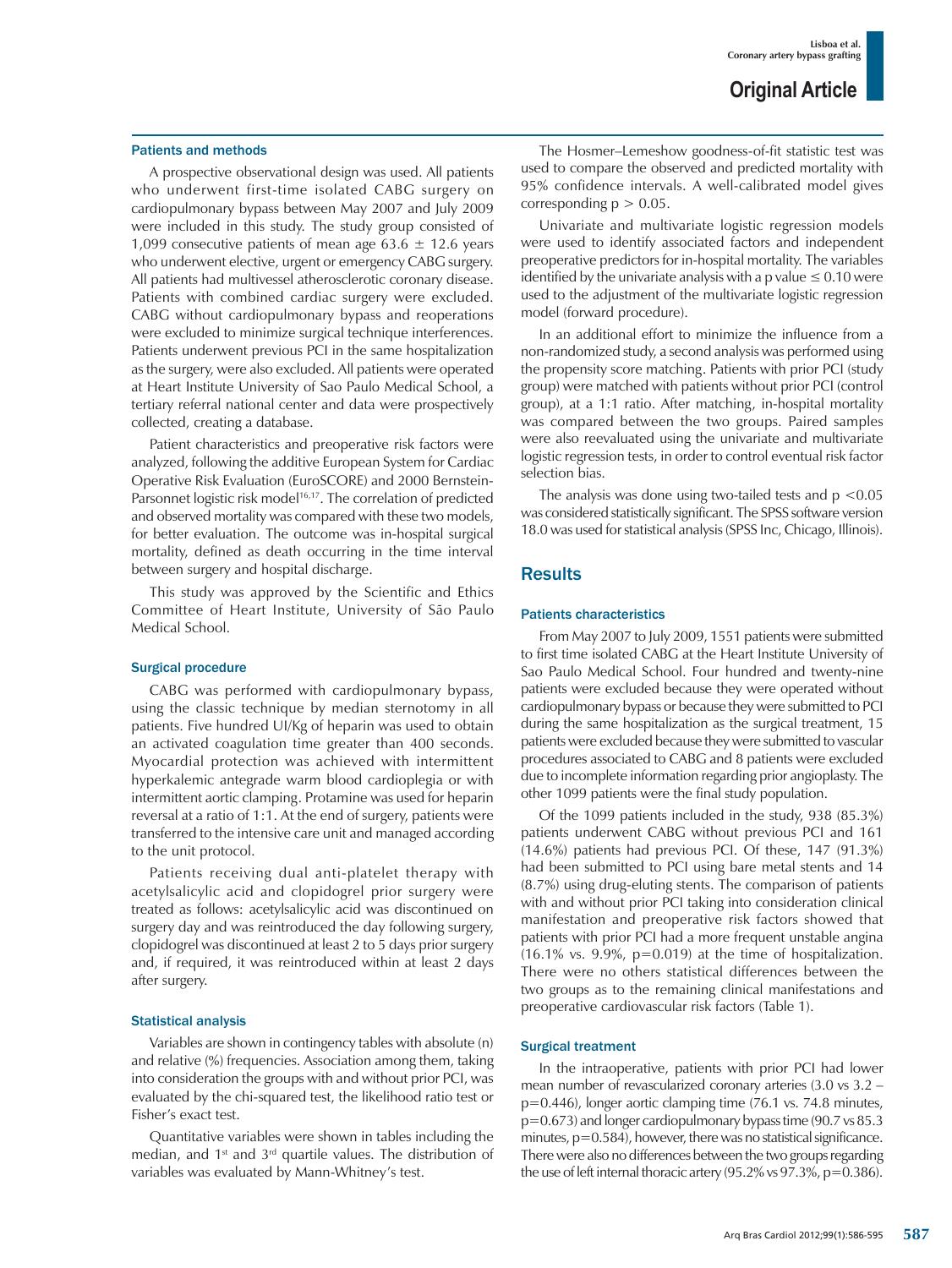#### In-Hospital mortality

The overall mortality according to the additive EuroSCORE and 2000 Bernstein-Parsonnet risk model are showing, respectively, in Table 2 and Table 3. Patients with prior PCI had a significantly higher in-hospital mortality than those who did not have a prior intervention (9.3% vs. 5.1%, p=0.034). After adjustment with univariate analysis and later on with multivariate logistic regression for differences in clinical manifestations and preoperative risk factors, prior PCI emerged as an independent risk factor for in-hospital mortality after CABG with odds ratio of 1.94 (95% confidence interval 1.02 - 3.68; p=0.044). Other factors such as age, pulmonary hypertension, diabetes, congestive heart failure and preoperative intra-aortic balloon pump were also classified (Table 4).

#### Patient matching

Propensity score matching was performed taking into consideration preoperative factors with a greater impact on surgery to match study group (patients with previous PCI) and control group (patients without previous PCI). The following parameters were selected: gender, age, diabetes, systemic hypertension, congestive heart failure, unstable angina, recent myocardial infarction. For this analysis, 161 study group patients were successfully paired with 161 corresponding controls at a ratio of 1;1 (Table 5). When in-hospital mortality was compared between the two groups, patients with prior PCI had significantly higher in-hospital mortality after CABG (9.3% vs. 3.1%, p=0.021). After univariate and multivariate analysis with the paired groups, to control eventual variables not selected for the matching, PCI emerged once again as an independent predictor for in-hospital mortality after CABG with odds ratio of 3.46 (95% confidence interval 1.10- 10.93; p=0.034) (Table 6).

#### **Discussion**

#### Impact of prior PCI on in-hospital mortality after CABG

Cardiovascular surgeons have more and more often been faced with patients referred for CABG after a successful previous PCI. This study clearly showed, based on a database created for a prospective analysis with adjustment of risk factors, that previous PCI is an independent risk factor for in-hospital mortality after CABG.

Mortality risk factors after cardiac surgery have been studied since the late 80s. Initially only using associations and later with risk stratification models18,19. Many variables, including PCI at the same hospitalization, have been studied and known for a long time as in-hospital mortality predictors after CABG<sup>16,17,20</sup>. The influence of previous PCI on CABG has been observed for cardiac surgeons in daily practice. However, it has not been extensively studied and only recently, it has been taken into account more seriously.

In 1995, Johnson et al<sup>21</sup> observed negative impact of a previous PCI on CABG. Comparing 234 patients successfully submitted to angioplasty who later required CABG, they observed that surgical risk at the time of surgery was 4.0%, significantly higher than the 2.8% prior angioplasty ( $p=0.04$ ). In 1996, Jones et al<sup>22</sup> in extensive review of seven large databases with 172,184 patients underwent CABG were the first to identify previous PCI as a risk factor. At the time, it was classified as level 2, i.e., not clearly related to mortality after surgery. In 1998, Kalaycioglu et al<sup>23</sup> in a propensity score matching with 80 patients underwent CABG observed worse outcomes in the group of patients with previous coronary angioplasty. More recently, Hassan et al<sup>8</sup> in a large study with 6504 patients underwent CABG (919 patients with a previous PCI), clearly demonstrated that previous PCI is an independent predictor for in-hospital mortality after CABG, odds ratio of 1.93 (p=0.003). However, nowadays still have doubt if previous PCI is a risk factor for patients who undergoing CABG.

In the last years, there is an increasing number of interventional procedures using stents in intermediate risk patients as well as in patients with more severe multivessel coronary disease, which used to be considered inadequate for PCI3,4,24. As consequence, there are an increasing number of patients who have been submitted to PCI with stents before being finally referred for CABG. In the literature, this incidence ranges from  $10\%$  to  $20\%$ <sup>8-10</sup>. From our study group, 161 patients (14.6%) had previous PCI. In this context, it is important to reassess the clinical relevance of previous PCI and the prognostic value of risks in patients who may require later CABG.

Recent report, with post hoc analysis, patients with history of PCI had worse prognosis after CABG and an increase in cardiovascular events during clinical follow-up<sup>25</sup>. Bonaros et al<sup>26</sup> confirmed these data in study with 306 patients with previous PCI who were matched with similar group without PCI prior to CABG. Patients with previous PCI had higher inhospital mortality  $(4.4\% \text{ vs. } 2.4\%, \text{ p} < 0.001)$ .

In the present study, the analysis of 1099 consecutive patients underwent CABG on cardiopulmonary bypass the overall hospital mortality was 5.7%. This observed mortality reflect the high complexity presented in tertiary service of national reference and it was comparable with predicted mortality based on the additive EuroSCORE and 2000 Bernstein-Parsonnet logistic risk model<sup>27,28</sup>. The mortality was greater in patients with a history of previous PCI (9.3% vs  $5.1\%$ ,  $p < 0.034$ ). Logistic regression models indicated that previous PCI with stent was an independent predictor for in-hospital mortality after CABG with an odds ratio of 1.94 (p=0.044). Propensity score matching confirmed previous PCI as a risk factor for in-hospital mortality after CABG (odds ratio of 3.46, p=0.034).

Even though several studies have shown that the previous PCI using stents is risk factor for in-hospital mortality after CABG, this correlation is still controversial. Some groups believe there is no correlation between previous PCI and subsequent CABG<sup>14</sup>. Others have found this correlation only in patients receiving multiple coronary interventions or in diabetic patients<sup>9,29-31</sup>. Yap et al<sup>14</sup> analyzed 13,184 patients (1,457 with history of PCI) underwent CABG and did not find an association between previous PCI and early or mid term mortality (odds ratio of 1.11, p=0.41). Thielmann et al<sup>29</sup> analyzed 2626 patients undergoing CABG and found an association between previous PCI and hospital mortality, however, it was only significant in the presence of multiple previous PCIs (odds ratio of 2.24;  $p$  < 0.001). Massoud et al<sup>9</sup>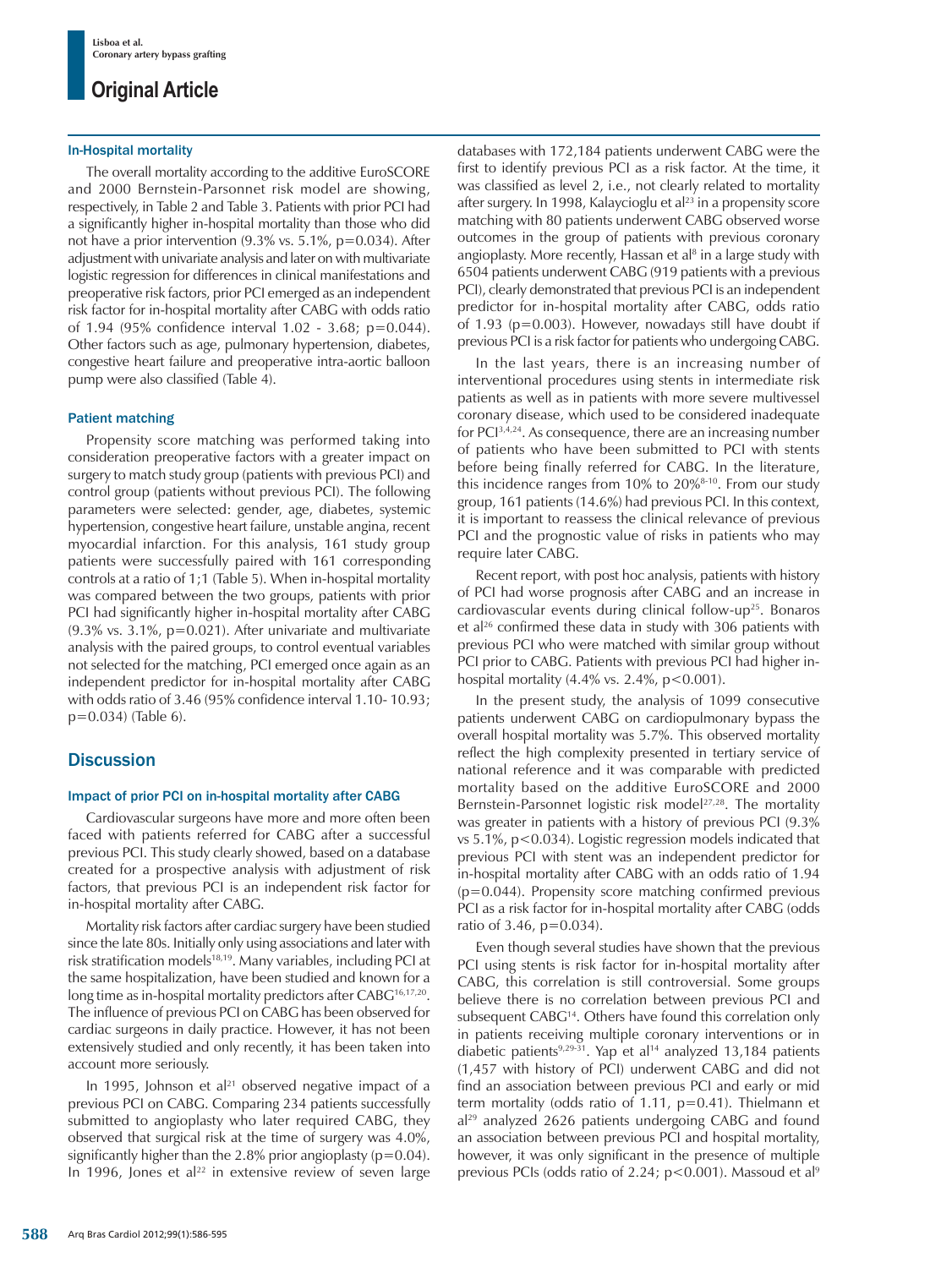| Variables                     |     | <b>Without previous</b><br>PCI (n=938)<br>$62(56 - 70)$ |              | With previous<br>PCI (n=161)<br>$63(56-69)$ |       | p            |  |
|-------------------------------|-----|---------------------------------------------------------|--------------|---------------------------------------------|-------|--------------|--|
| Age (years)                   |     |                                                         |              |                                             |       | $\mathtt{C}$ |  |
| Female sex                    | 254 | 27.1%                                                   | 36           | 22.4%                                       | 0.209 | a            |  |
| Ejection fraction (%)         |     | $60(45 - 65)$                                           |              | $56(45 - 62)$                               |       | $\mathtt{C}$ |  |
| Left main disease > 50%       | 188 | 20.0%                                                   | 24           | 14.9%                                       | 0.127 | a            |  |
| <b>Clinical manifestation</b> |     |                                                         |              |                                             |       |              |  |
| Congestive heart failure      | 419 | 44.7%                                                   | 79           | 49.1%                                       | 0.300 | a            |  |
| Unstable angina               | 93  | 9.9%                                                    | 26           | 16.1%                                       | 0.019 | a            |  |
| Recent AMI                    | 247 | 26.3%                                                   | 53           | 32.9%                                       | 0.083 | a            |  |
| AMI with $<$ 48hs             | 35  | 3.7%                                                    | 10           | 6.2%                                        | 0.142 | a            |  |
| Cardiogenic shock             | 5   | 0.5%                                                    | $\mathbf{1}$ | 0.6%                                        | 1.000 | b            |  |
| Preoperative IABP             | 32  | 3.4%                                                    | 9            | 5.6%                                        | 0.178 | a            |  |
| <b>CV</b> risk factors        |     |                                                         |              |                                             |       |              |  |
| <b>Diabetes</b>               | 449 | 47.9%                                                   | 71           | 44.1%                                       | 0.376 | a            |  |
| Systemic hypertension         | 819 | 87.3%                                                   | 147          | 91.3%                                       | 0.151 | a            |  |
| Morbid obesity                | 109 | 11.6%                                                   | 19           | 11.8%                                       | 0.947 | a            |  |
| Renal insufficiency           | 48  | 5.1%                                                    | 8            | 5.0%                                        | 0.937 | a            |  |
| <b>Dialysis</b>               | 12  | 1.3%                                                    | $\mathbf{1}$ | 0.6%                                        | 0.705 | b            |  |
| COPD                          | 20  | 2.1%                                                    | 3            | 1.9%                                        | 1.000 | a            |  |
| Pulmonary hypertension        | 65  | 6.9%                                                    | 10           | 6.2%                                        | 0.738 | a            |  |
| Emergency surgery             | 26  | 2.8%                                                    | 6            | 3.7%                                        | 0.506 | a            |  |

**Table 1 - Comparison of clinical manifestations and preoperative cardiovascular risk factors between patients submitted to isolated CABG with previous PCI and those without PCI**

a-chi-squared test; b-Fisher's exact test; c-Mann-Whitney's test. Variables are shown in contingency table with absolute (n) and relative (%) frequencies. Quantitative variables were shown in table including the median, and 1<sup>st</sup> and 3<sup>rd</sup> quartile values. CABG - Coronary artery bypass grafting; PCI - Percutaneous coronary intervention; *AMI - Acute myocardial infarction; IABP - Intra-aortic balloon pump; CV - Cardiovascular; COPD - Chronic obstructive pulmonary disease.*

#### **Table 2 – Predicted and observed mortality by additive EuroSCORE risk model for whole study group**

|                 |                 | Mortality *            |                         |  |
|-----------------|-----------------|------------------------|-------------------------|--|
| EuroSCORE group | <b>Patients</b> | % observed<br>(95% CI) | % predicted<br>(95% CI) |  |
| $\leq$ 2        | 459             | 1,53                   | 1,74                    |  |
|                 |                 | (0,40; 2,65)           | (0,55; 2,94)            |  |
| $3 - 5$         | 397             | 4,28                   | 4,03                    |  |
|                 |                 | (2,29; 6,27)           | (2, 10; 5, 96)          |  |
| $\geq 6$        | 243             | 16,05                  | 16,05                   |  |
|                 |                 | (11, 43; 20, 66)       | (11, 43; 20, 66)        |  |

*\* Hosmer–Lemeshow goodness-of-fit test (p=0,412)*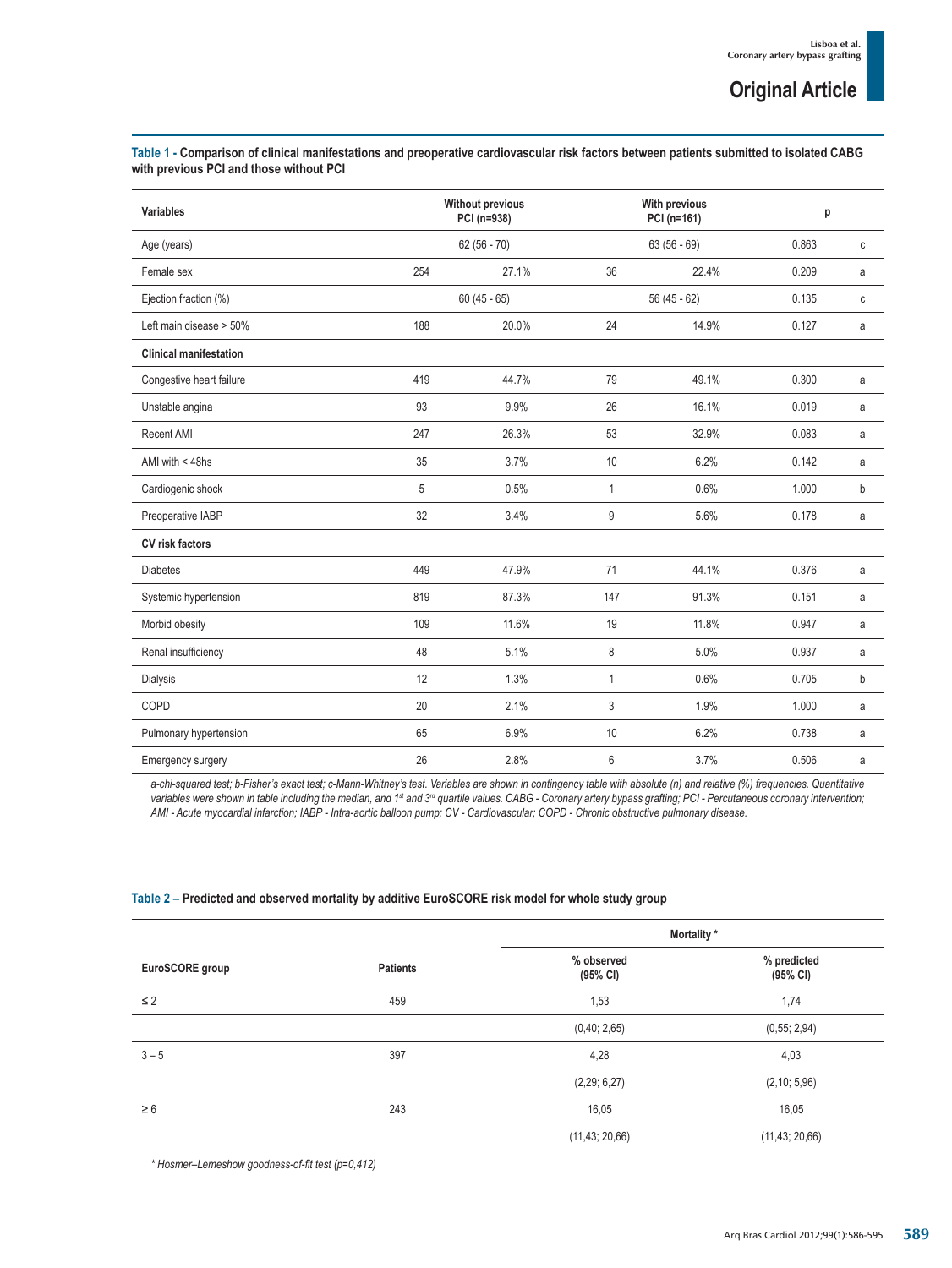#### **Table 3 – Predicted and observed mortality by 2000 Bernstein-Parsonnet risk model for whole study group**

|                                     |                 | Mortality *              |                           |
|-------------------------------------|-----------------|--------------------------|---------------------------|
| 2000 Bernstein Parsonnet Risk group | <b>Patients</b> | % observed<br>(IC a 95%) | % predicted<br>(IC a 95%) |
| $\leq 6$                            | 218             | 1,38                     | 1,38                      |
|                                     |                 | (0, 17; 2, 92)           | (0,17; 2,92)              |
| $6,1 - 11,0$                        | 237             | 0,84                     | 1,69                      |
|                                     |                 | (0,32; 2,01)             | (0,05; 3,33)              |
| $11,1 - 15,0$                       | 216             | 3,70                     | 3,24                      |
|                                     |                 | (1, 19; 6, 22)           | (0,88; 5,60)              |
| $15,1 - 20,9$                       | 226             | 4,42                     | 5,75                      |
|                                     |                 | (1,74; 7,11)             | (2,72; 8,79)              |
| $\geq$ 21                           | 202             | 19,80                    | 17,82                     |
|                                     |                 | (14, 31; 25, 30)         | (12,54; 23,10)            |

*\* Hosmer–Lemeshow goodness-of-fit test (p=0,890)*

#### **Table 4 - Univariate and multivariate logistic regression analysis of variables associated with in-hospital mortality after CABG**

|                               | Univariate analysis    |         | Multivariate analysis  |         |  |
|-------------------------------|------------------------|---------|------------------------|---------|--|
| Variables                     | odds ratio<br>(95% CI) | p       | odds ratio<br>(95% CI) | p       |  |
| Age (years)                   | $1.07(1.04 - 1.10)$    | < 0.001 | $1.06(1.03 - 1.09)$    | < 0.001 |  |
| Female sex                    | $1.66(0.97 - 2.82)$    | 0.063   |                        |         |  |
| Ejection fraction (%)         | $0.97(0.96 - 0.99)$    | 0.003   |                        |         |  |
| Left main disease > 50%       | 1.74 (0.98-3.07)       | 0.037   |                        |         |  |
| <b>Clinical manifestation</b> |                        |         |                        |         |  |
| Congestive heart failure      | $2.97(1.71 - 5.16)$    | < 0.001 | $2.15(1.2 - 3.85)$     | 0.010   |  |
| Unstable angina               | $4.06(1.94 - 8.49)$    | < 0.001 |                        |         |  |
| Recent AMI                    | $2.10(1.25 - 3.52)$    | 0.005   |                        |         |  |
| AMI with $<$ 48hs             | $3.93(1.75 - 8.84)$    | 0.001   |                        |         |  |
| Cardiogenic shock             | $8.46(1.52 - 47.09)$   | 0.015   |                        |         |  |
| Preoperative IABP             | $9.36(4.57 - 19.16)$   | < 0.001 | $6.6(3.09 - 14.08)$    | < 0.001 |  |
| <b>CV risk factors</b>        |                        |         |                        |         |  |
| <b>Diabetes</b>               | $1.63(0.97 - 2.73)$    | 0.064   | $1.86(1.07 - 3.25)$    | 0.028   |  |
| Systemic hypertension         | $1.33(0.56 - 3.14)$    | 0.519   |                        |         |  |
| Morbid obesity                | $1.47(0.73 - 2.96)$    | 0.284   |                        |         |  |
| Renal insufficiency           | $4.06(1.94 - 8.49)$    | < 0.001 |                        |         |  |
| Dialysis                      | $1.38(0.18 - 10.76)$   | 0.761   |                        |         |  |
| COPD                          | $2.54(0.73 - 8.79)$    | 0.141   |                        |         |  |
| Pulmonary hypertension        | $3.63(1.84 - 7.16)$    | < 0.001 | $1.02(1.01 - 1.04)$    | 0.006   |  |
| Emergency surgery             | $6.13(2.64 - 14.28)$   | < 0.001 |                        |         |  |
| Previous PCI                  | $1.90(1.04 - 3.491)$   | 0.037   | $1.94(1.02 - 3.68)$    | 0.044   |  |

*CABG - Coronary artery bypass grafting; CI - Confidence interval; AMI - Acute myocardial infarction; IABP - Intra-aortic balloon pump; CV - Cardiovascular; COPD, -Chronic obstructive pulmonary disease; PCI - Percutaneous coronary intervention.*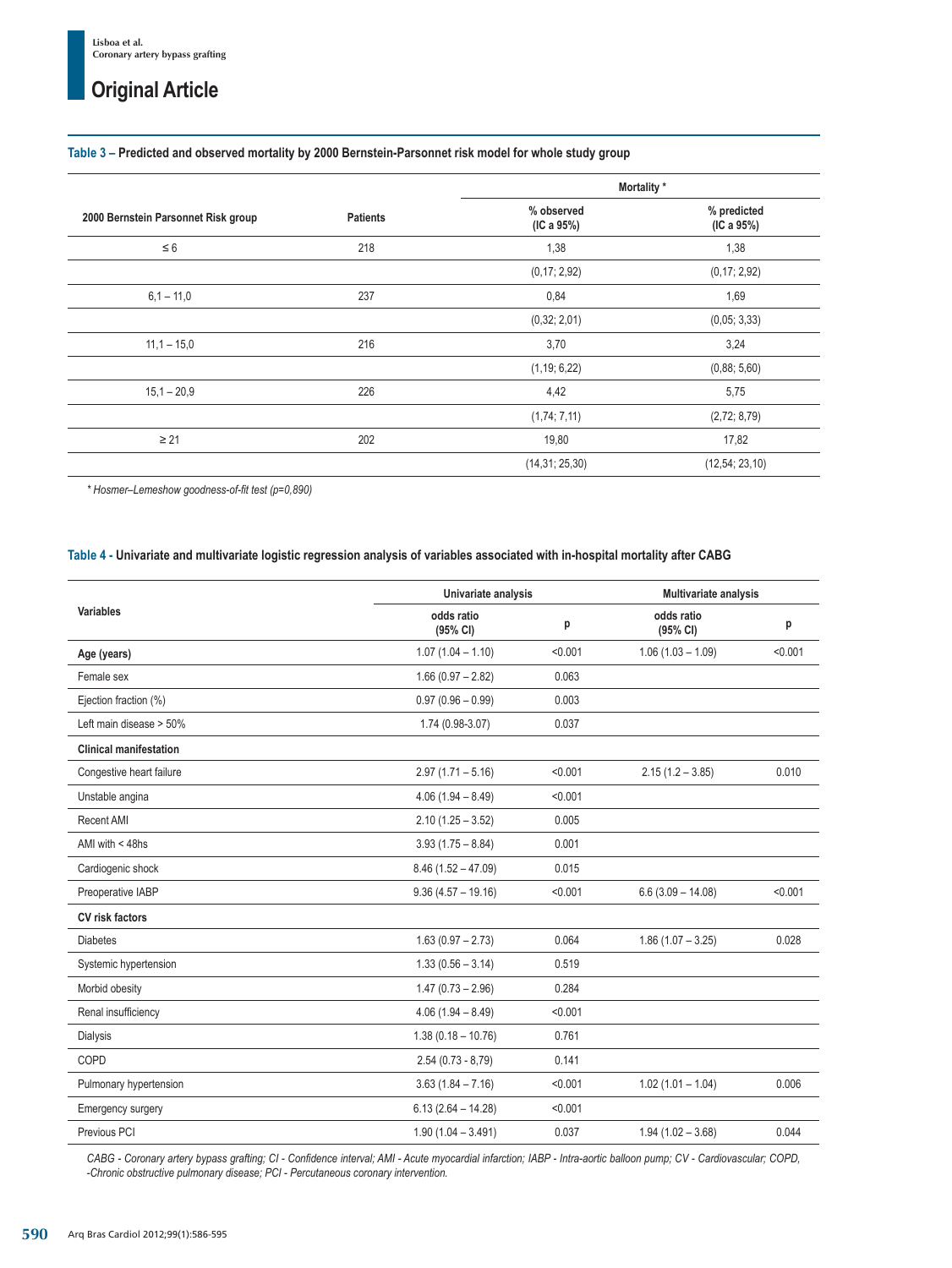**Table 5 - Preoperative characteristics in patients matched on propensity score with previous PCI (study group) and those without previous PCI (control group)**

| Variable                      | <b>Without previous</b><br>PCI (n=161) |             | With previous<br>PCI (n=161) |               | p     |   |
|-------------------------------|----------------------------------------|-------------|------------------------------|---------------|-------|---|
| Age (years)                   |                                        | $63(56-69)$ |                              | $70(61 - 76)$ |       | C |
| Female sex                    | 38                                     | 23.6%       | 23                           | 36.5%         | 0.791 | a |
| Ejection fraction (%)         | $57(42-62)$                            |             | $56(45 - 62)$                |               | 0.809 | C |
| Left main disease > 50%       | 33                                     | 20.5%       | 24                           | 14.9%         | 0.189 | a |
| <b>Clinical manifestation</b> |                                        |             |                              |               |       |   |
| Congestive heart failure      | 83                                     | 51.5%       | 79                           | 49.1%         | 0.656 | a |
| Unstable angina               | 20                                     | 12.4%       | 26                           | 16.1%         | 0.339 | a |
| <b>Recent AMI</b>             | 53                                     | 32.9%       | 53                           | 32.9%         | 1.000 | a |
| AMI with $<$ 48hs             | 5                                      | 3.1%        | 10                           | 6.2%          | 0.186 | b |
| Cardiogenic shock             | 1                                      | 0.6%        | $\mathbf{1}$                 | 0.6%          | 1.000 | b |
| Preoperative IABP             | 7                                      | 4.3%        | 9                            | 5.6%          | 0.608 | b |
| CV risk factors               |                                        |             |                              |               |       |   |
| <b>Diabetes</b>               | 71                                     | 44.1%       | 71                           | 44.1%         | 1.000 | a |
| Systemic hypertension         | 140                                    | 87.0%       | 147                          | 91.3%         | 0.210 | a |
| Morbid obesity                | 15                                     | 9.3%        | 19                           | 11.8%         | 0.468 | a |
| Renal insufficiency           | 11                                     | 6.8%        | 8                            | 5.0%          | 0.478 | a |
| <b>Dialysis</b>               | 1                                      | 0.6%        | $\mathbf{1}$                 | 0.6%          | 1.000 | b |
| COPD                          | $\overline{2}$                         | 1.2%        | 3                            | 1.9%          | 0.686 | b |
| Pulmonary hypertension        | 12                                     | 7.4%        | 10                           | 6.2%          | 0.659 | a |
| <b>Emergency surgery</b>      | 6                                      | 3.7%        | 6                            | 3.7%          | 1.000 | b |

a-chi-squared test; b-Fisher's exact test; c-Mann-Whitney's test. Variables are shown in contingency table with absolute (n) and relative (%) frequencies. Quantitative variables were shown in table including the median, and 1<sup>st</sup> and 3<sup>rd</sup> quartile values. PCI - Percutaneous coronary intervention; AMI - Acute myocardial infarction; IABP *- Intra-aortic balloon pump; CV - Cardiovascular; COPD - Chronic obstructive pulmonary disease.*

in multicenter study with almost 30,000 patients confirmed the history of multiple previous PCIs as risk factor for hospital mortality after CABG (odds ratio of 2.02; p=0.0005). In a sub-analysis with 749 diabetic patients, Thielmann et al<sup>31</sup>, observed the association of hospital mortality after CABG with odds ratio of 2.87 ( $p=0.03$ ) for diabetic patients with a history of previous PCI. In our study group (with previous PCI), 90 patients (56.0%) did not have diabetes and 136 patients (84.5%) had only one previous PCI, even so previous PCI was an independent risk factor. This risk had similar impact as diabetes (odds ratio of 1.86, p=0.028) and chronic renal failure (odds ratio of 4.80,  $p=0.029$ ), risk factors which have long been known and accepted by the medical community.

#### Negative influence mechanism

There are several possible causes that may explain the negative impact of previous PCI using stents on CABG:

1- One of them might be stent thrombosis, which takes place more frequently in the first six months after the procedure, and mainly when antiplatelet drugs are discontinued early on to carry out surgery. This thrombotic risk is greater when more than one stent is used, with long stents, stents placed in bifurcations,

drug-eluting stents, diabetic patients and in renal failure<sup>32</sup>. In our casuistic, this could explain the cause of approximately 1/3 of the patients operated on within less than 12 months of the PCI.

2 – Another cause might be the number of coronary anastomoses or incomplete revascularization in this group of patients. The most common reasons are occluded coronary arteries or those with multiple stents. Incomplete revascularization may lead to postoperative events such as myocardial infarct and death<sup>33</sup>. In our casuistic, patients with previous PCI had a lower number of coronary anastomosis per patient (3.0 vs. 3.2 in the group without a previous intervention), however there was no statistical difference.

3 – The need to perform coronary anastomosis more distally than usual (as a result of the presence of stents in the mid third of the arteries) may also affect surgery. In this region, arteries have a smaller diameter, greater flow resistance and it is more difficulty to perform coronary anastomosis. This is a mechanic cause, related to the surgical technique, which is difficult to quantify and assess, but definitely plays a major role in the early outcomes of the surgical treatment.

4 - A fourth cause may be the presence of multiple coronary interventions, impairing native blood flow by collaterals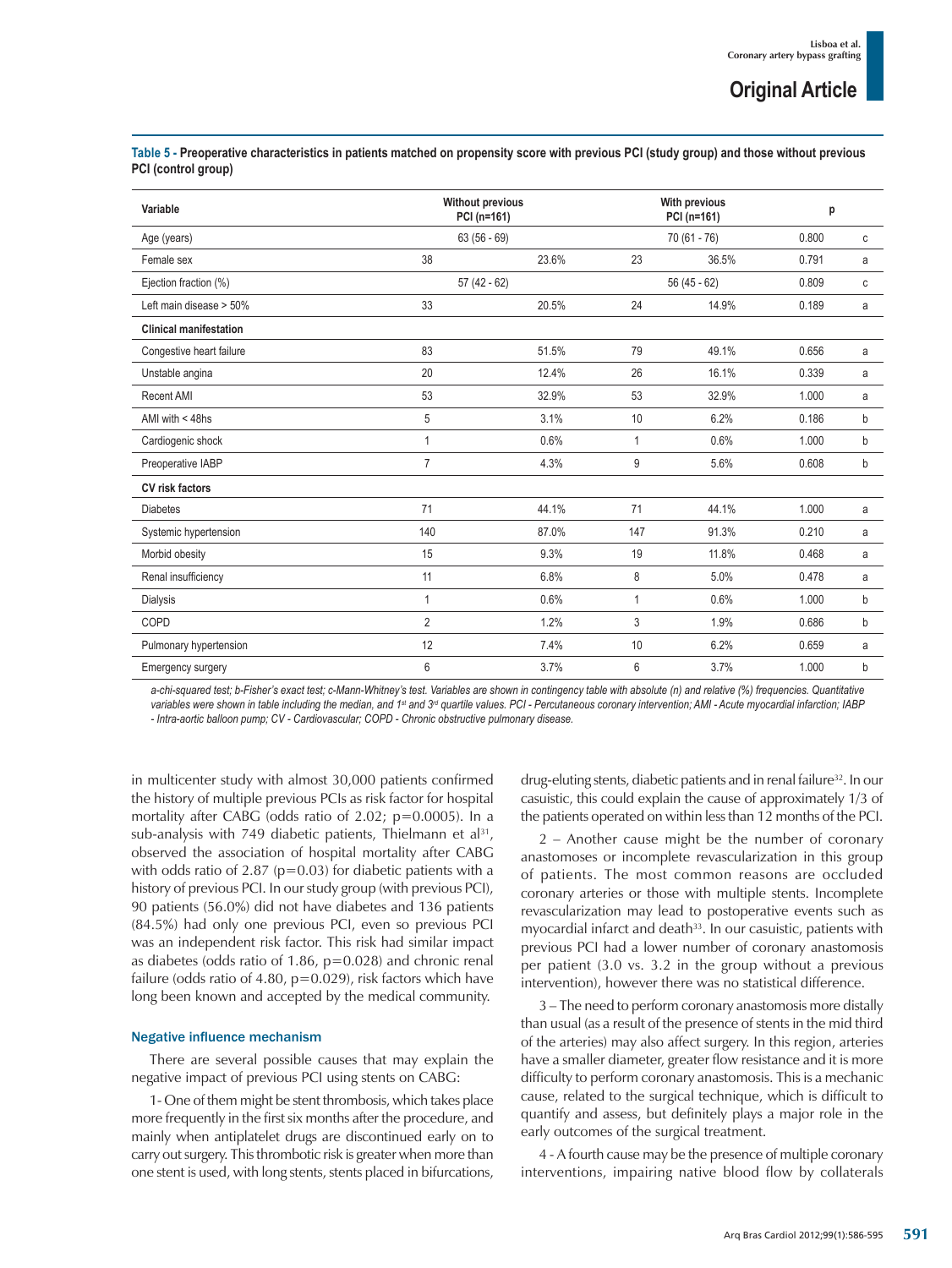**Table 6 - Univariate and multivariate logistic regression analysis of variables associated with in-hospital mortality after CABG in patients matched on propensity score**

|                               | Univariate analysis    |                          | <b>Multivariate analysis</b> |         |  |
|-------------------------------|------------------------|--------------------------|------------------------------|---------|--|
| Variable                      | odds ratio<br>(95% CI) | p                        | odds ratio<br>(95% CI)       | p       |  |
| Age (years)                   | $2.41(0.31 - 18.58)$   | 0.398                    | $1.11(1.04 - 1.18)$          | 0.001   |  |
| Female sex                    | $1.13(0.4 - 3.21)$     | 0.825                    |                              |         |  |
| Ejection fraction (%)         | $0.99(0.96 - 1.02)$    | 0.501                    |                              |         |  |
| Left main disease > 50%       | $1.60(0.56 - 4.6)$     | 0.381                    |                              |         |  |
| <b>Clinical manifestation</b> |                        |                          |                              |         |  |
| Congestive heart failure      | $2.43(0.91 - 6.49)$    | 0.077                    |                              |         |  |
| Unstable angina               | $4.63(1.78 - 12.06)$   | 0.002                    |                              |         |  |
| Recent AMI                    | $4.17(1.61 - 10.8)$    | 0.003                    |                              |         |  |
| AMI with $<$ 48hs             | $13.95(4.36 - 44.68)$  | < 0.001                  | $16.43(4.17 - 64.65)$        | < 0.001 |  |
| Cardiogenic shock             |                        |                          |                              |         |  |
| Preoperative IABP             | $17.53(5.64 - 54.44)$  | < 0.001                  |                              |         |  |
| CV risk factors               |                        |                          |                              |         |  |
| <b>Diabetes</b>               | $1.29(0.52 - 3.19)$    | 0.584                    |                              |         |  |
| Systemic hypertension         | $2.41(0.31 - 18.58)$   | 0.398                    |                              |         |  |
| Morbid obesity                | $3.14(1.06 - 9.26)$    | 0.038                    | $4.15(1.21 - 14.19)$         | 0.023   |  |
| Renal insufficiency           | $4.78(1.42 - 16.08)$   | 0.011                    | $4.80(1.17 - 19.74)$         | 0.029   |  |
| <b>Dialysis</b>               |                        | $\overline{\phantom{a}}$ |                              |         |  |
| COPD                          | ٠                      | ä,                       |                              |         |  |
| Pulmonary hypertension        | $2.63(0.71 - 9.76)$    | 0.149                    |                              |         |  |
| <b>Emergency surgery</b>      | $3.24(0.66 - 15.93)$   | 0.147                    |                              |         |  |
| Previous PCI                  | $3.21(1.14 - 9.04)$    | 0.028                    | $3.46(1.1 - 10.93)$          | 0.034   |  |

*CABG - Coronary artery bypass grafting; CI - Confidence interval; AMI - Acute myocardial infarction; IABP - Intra-aortic balloon pump; CV - Cardiovascular; COPD - Chronic obstructive pulmonary disease; PCI - Percutaneous coronary intervention.*

causing micro myocardial infarctions. As a consequence, there is more flow resistance of the grafts and lower myocardial irrigation<sup>9,34</sup>. In our experience, most of the patients  $(84.5\%)$ had only one previous PCI and this fact could be the cause of only 15% of the patients.

5 – The severity of the progression of coronary atherosclerotic disease may justify the greater mortality. Currently, patients undergoing PCI with a stent have more severe atherosclerotic disease, but not as severe as those undergoing surgical treatment. When treatment fails, these patients are referred for surgical revascularization, however the atherosclerotic disease is then more severe and diffuse<sup>35</sup>. In our casuistic, preoperative clinical factors and the presence of left main lesion were similar between the two groups, which leads to the conclusion that the presence of the stent may have worsened the progression of atherosclerotic disease and delayed the optimal time for surgical treatment.

6 – More recently, endothelial abnormalities caused by the presence of stents have been studied. There is evidence indicating the coronary stents cause lesions in the arterial wall, leading to endothelial dysfunction with a chronic inflammatory response and platelet and neutrophil activation. The inflammatory and proliferative abnormalities are not limited to the treated coronary. It affects other coronary arteries, surrounding tissues, including the myocardium, causing adverse cardiovascular effects. Endothelial abnormalities may also render coronary anastomosis more difficult, affecting the perviousness of the grafts<sup>11-13</sup>. This is common in bare metal stents and is even more intense in drug-eluting stents<sup>13</sup>. In our casuistic, only 8% of the patients had a previous intervention with drug-eluting stents. If on one hand, there are evidences that drug-eluting stents cause greater inflammatory and chronic response and therefore may further increase surgical risk, on the other hand they may reduce the need of reinterventions and decrease the number of patients requiring CABG after PCI. This association should be further studied.

The mechanism associated with worse prognostic after CABG in patients with previous PCI is multifactorial and probably is caused by a chronic inflammatory reaction, endothelial dysfunction, myocardial ischemic events and changes or difficulty of the surgical technique<sup>15,36</sup>. Critical analysis and larger and more comprehensive studies should be carried out to establish this association and its respective mechanisms.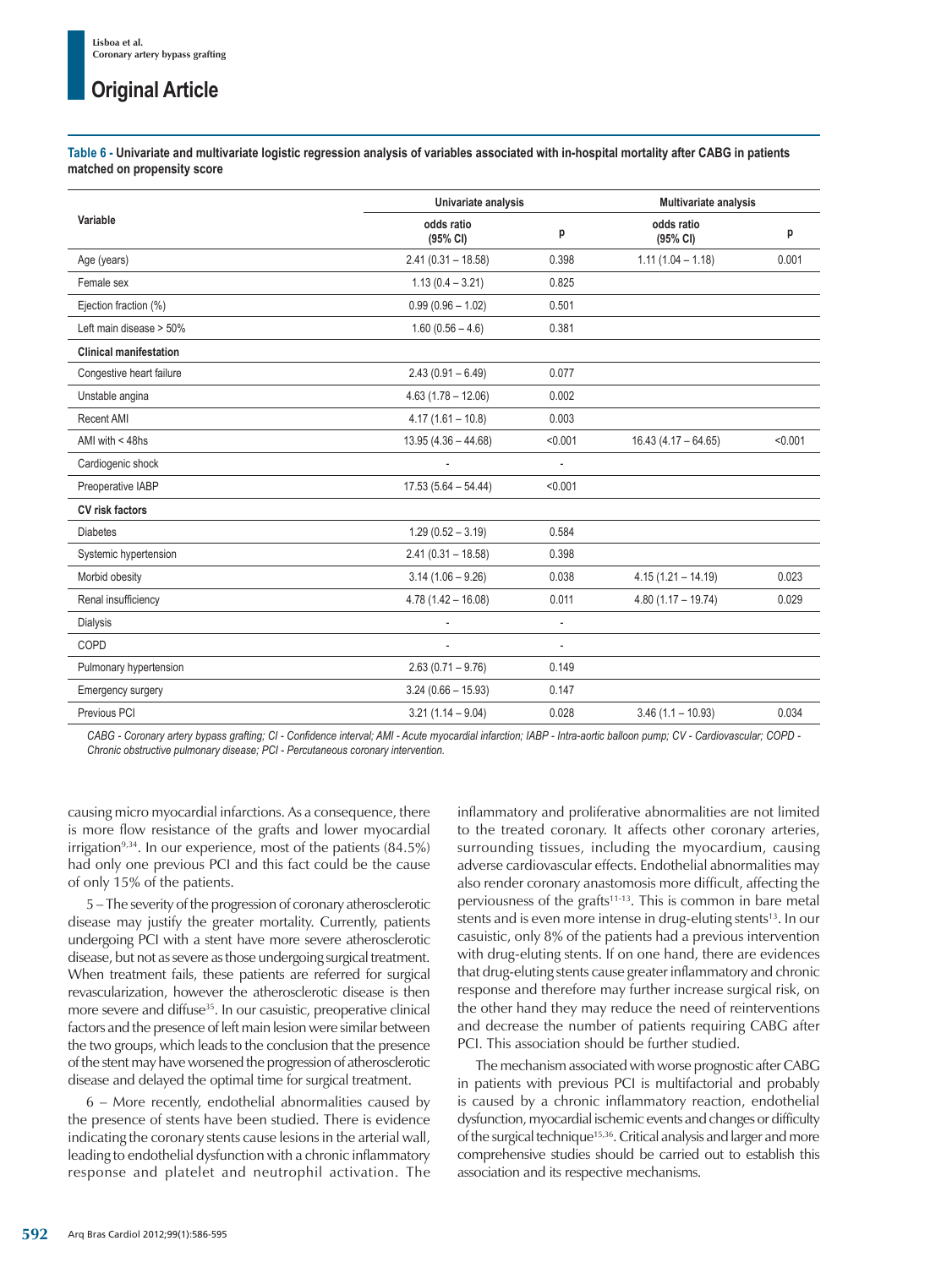#### Study limitations

This type of study cannot be randomized and the comparison between groups with and without previous PCI has clear limitations, especially regarding the different sample sizes. Even if the propensity score matching is used, the analysis is not ideal, since it depends on selected variables for matching. The type of previous PCI was also not detailed. It was not known whether there was any other procedure in addition to stent implantation or whether there was any other complication. Different causes for surgical treatment indication were also not separated among patients with a previous PCI, such as restenosis, occlusion, thrombosis or disease progression.

#### **Conclusion**

Previous PCI is an independent risk factor for in-hospital mortality in patients with multivessel coronary artery disease

#### **References**

- 1. Kolh P, Wijns W, Danchin N, Di Mario C, Falk V, Folliguet T, et al; Task Force on Myocardial Revascularization of the European Society of Cardiology (ESC), the European Association for Cardio-Thoracic Surgery (EACTS), European Association for Percutaneous Cardiovascular Interventions (EAPCI). Guidelines on myocardial revascularization. Eur J Cardiothorac Surg. 2010;38 Suppl:S1-S52.
- 2. Hillis LD, Smith PK, Anderson JL, Bittl JA, Bridges CR, Byrne JG, et al. 2011 ACCF/AHA Guideline for Coronary Artery Bypass Graft Surgery. A report of the American College of Cardiology Foundation/American Heart Association Task Force on Practice Guidelines. Developed in collaboration with the American Association for Thoracic Surgery, Society of Cardiovascular Anesthesiologists, and Society of Thoracic Surgeons. J Am Coll Cardiol. 2011;58(24):e123-210.
- 3. Kappetein AP, Dawkins KD, Mohr FW, Morice MC, Mack MJ, Russell ME, et al. Current percutaneous coronary intervention and coronary artery bypass grafting practices for three-vessel and left main coronary artery disease. Insights from the SYNTAX run-in phase. Eur J Cardiothorac Surg. 2006;29(4):486-91.
- 4. Epstein AJ, Polsky D, Yang F, Yang L, Groeneveld PW. Coronary revascularization trends in the United States, 2001-2008. JAMA. 2011;305(17):1769-76.
- 5. Hannan EL, Racz MJ, Gold J, Cozzens K, Stamato NJ, Powell T, et al. Adherence of catheterization laboratory cardiologists to American College of Cardiology/American Heart Association guidelines for percutaneous coronary interventions and coronary artery bypass graft surgery: what happens in actual practice? Circulation. 2010;121(2):267-75.
- 6. Hlatky MA, Boothroyd DB, Bravata DM, Boersma E, Booth J, Brooks MM, et al. Coronary artery bypass surgery compared with percutaneous coronary interventions for multivessel disease: a collaborative analysis of individual patient data from ten randomised trials. Lancet. 2009;373(9670):1190-7.
- 7. Daemen J, Boersma E, Flather M, Booth J, Stables R, Rodriguez A, et al. Longterm safety and efficacy of percutaneous coronary intervention with stenting and coronary artery bypass surgery for multivessel coronary artery disease: a meta-analysis with 5-year patient-level data from the ARTS, ERACI-II, MASS-II, and SoS trials. Circulation. 2008;118(11):1146-54.
- 8. Hassan A, Buth KJ, Baskett RJ, Ali IS, Maitland A, Sullivan JA, et al. The association between prior percutaneous coronary intervention and short-term outcomes after coronary artery bypass grafting. Am Heart J. 2005;150(5):1026-31.

who requiring later CABG for coronary artery disease. The cardiac surgeons have to be mindful of this, just as they are already had with other factors, such as renal failure and diabetes.

#### **Potential Conflict of Interest**

No potential conflict of interest relevant to this article was reported.

#### **Sources of Funding**

There were no external funding sources for this study.

#### **Study Association**

This study is part of the thesis of full professor the submitted by Luiz Augusto Ferreira Lisboa, from Faculdade de Medicina - Universidade de São Paulo.

- 9. Massoudy P, Thielmann M, Lehmann N, Marr A, Kleikamp G, Maleszka A, et al. Impact of prior percutaneous coronary intervention on the outcome of coronary artery bypass surgery: a multicenter analysis. J Thorac Cardiovasc Surg. 2009;137(4):840-5.
- 10. Bonaros N, Vill D, Wiedemann D, Fischler K, Friedrich G, Pachinger O, et al. Major risk stratification models do not predict perioperative outcome after coronary artery bypass grafting in patients with previous percutaneous intervention Eur J Cardiothorac Surg. 2011;39(6):e164-9.
- 11. Gomes WJ, Giannotti-Filho O, Paez RP, Hossne NA Jr, Catani R, Buffolo E. Coronary artery and myocardial inflammatory reaction induced by intracoronary stent. Ann Thorac Surg. 2003;76(5):1528-32.
- 12. Gomes WJ, Buffolo E. Coronary stenting and inflammation: implications for further surgical and medical treatment. Ann Thorac Surg. 2006;81(5):1918-25.
- 13. Lüscher TF, Steffel J, Eberli FR, Joner M, Nakazawa G, Tanner FC, et al. Drugeluting stent and coronary thrombosis: biological mechanisms and clinical implications. Circulation. 2007;115(8):1051-8.
- 14. Yap CH, Yan BP, Akowuah E, Dinh DT, Smith JA, Shardey GC, et al. Does prior percutaneous coronary intervention adversely affect early and mid-term survival after coronary artery surgery? JACC Cardiovasc Interv. 2009;2(8):758-64.
- 15. Mack M. Does percutaneous coronary intervention compromise the outcome of subsequent coronary artery bypass grafting? JACC Cardiovasc Interv. 2009;2(8):765-6.
- 16. Nashef SA, Roques F, Michel P, Gauducheau E, Lemeshow S, Salamon R. European system for cardiac operative risk evaluation (EuroSCORE). Eur J Cardiothorac Surg. 1999;16(1):9-13.
- 17. Bernstein AD, Parsonnet V. Bedside estimation of risk as an aid for decisionmaking in cardiac surgery. Ann Thorac Surg. 2000;69(3):823-8.
- 18. Hannan EL, Kilburn H Jr, O'Donnell JF, Lukacik G, Shields EP. Adult open heart surgery in New York State: an analysis of risk factors and hospital mortality rates. JAMA. 1990;264(21):2768-74.
- 19. O'Connor GT, Plume SK, Olmstead EM, Coffin LH, Morton JR, Maloney CT, et al. A regional prospective study of in-hospital mortality associated with coronary artery bypass grafting. The Northern New England Cardiovascular Disease Study Group. JAMA. 1991;266(6):803-9.
- 20. Edwards FH, Grover FL, Shroyer AL, Schwartz M, Bero J. The Society of Thoracic Surgeons National Cardiac Surgery Database: current risk assessment. Ann Thorac Surg. 1997;63(3):903-8.